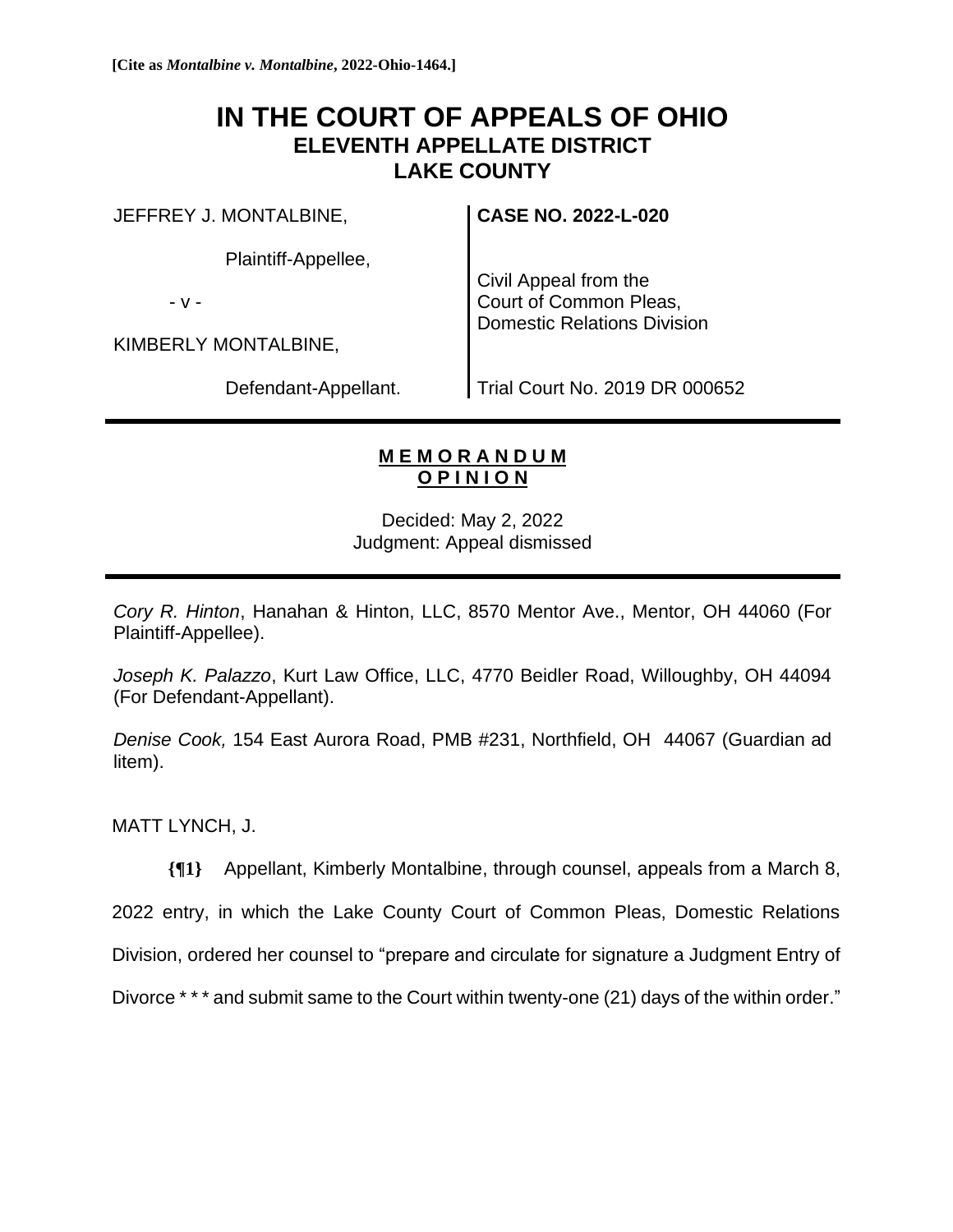**{¶2}** On March 30, 2022, appellee, Jeffrey J. Montalbine, through counsel, filed a motion to dismiss for lack of a final appealable order. No brief or memorandum in opposition to the motion has been filed.

**{¶3}** A trial court's judgment is immediately appealable if it constitutes a final order. Section 3(B)(2), Article IV of the Ohio Constitution; *Gale v. Gale*, 11th Dist. Lake No. 2019-L-093, 2019-Ohio-5055, ¶ 3. If a lower court's order is not final, an appellate court has no jurisdiction, and the matter must be dismissed. *Gen. Acc. Ins. Co. v. Ins. of N. Am.*, 44 Ohio St.3d 17, 20 (1989). In the absence of other applicable authority conferring jurisdiction a judgment must satisfy R.C. 2505.02 to be final and appealable. *See Nelson v. Nelson*, 11th Dist. Lake No. 2020-L-108, 2021-Ohio-33, ¶ 3.

**{¶4}** R.C. 2505.02(B) defines a final order as one of the following:

**{¶5}** "(1) An order that affects a substantial right in an action that in effect determines the action and prevents a judgment;

**{¶6}** "(2) An order that affects a substantial right made in a special proceeding or upon a summary application in an action after judgment;

**{¶7}** "(3) An order that vacates or sets aside a judgment or grants a new trial;

**{¶8}** "(4) An order that grants or denies a provisional remedy and to which both of the following apply:

**{¶9}** "(a) The order in effect determines the action with respect to the provisional remedy and prevents a judgment in the action in favor of the appealing party with respect to the provisional remedy.

**{¶10}** "(b) The appealing party would not be afforded a meaningful or effective remedy by an appeal following final judgment as to all proceedings, issues, claims, and parties in the action.

2